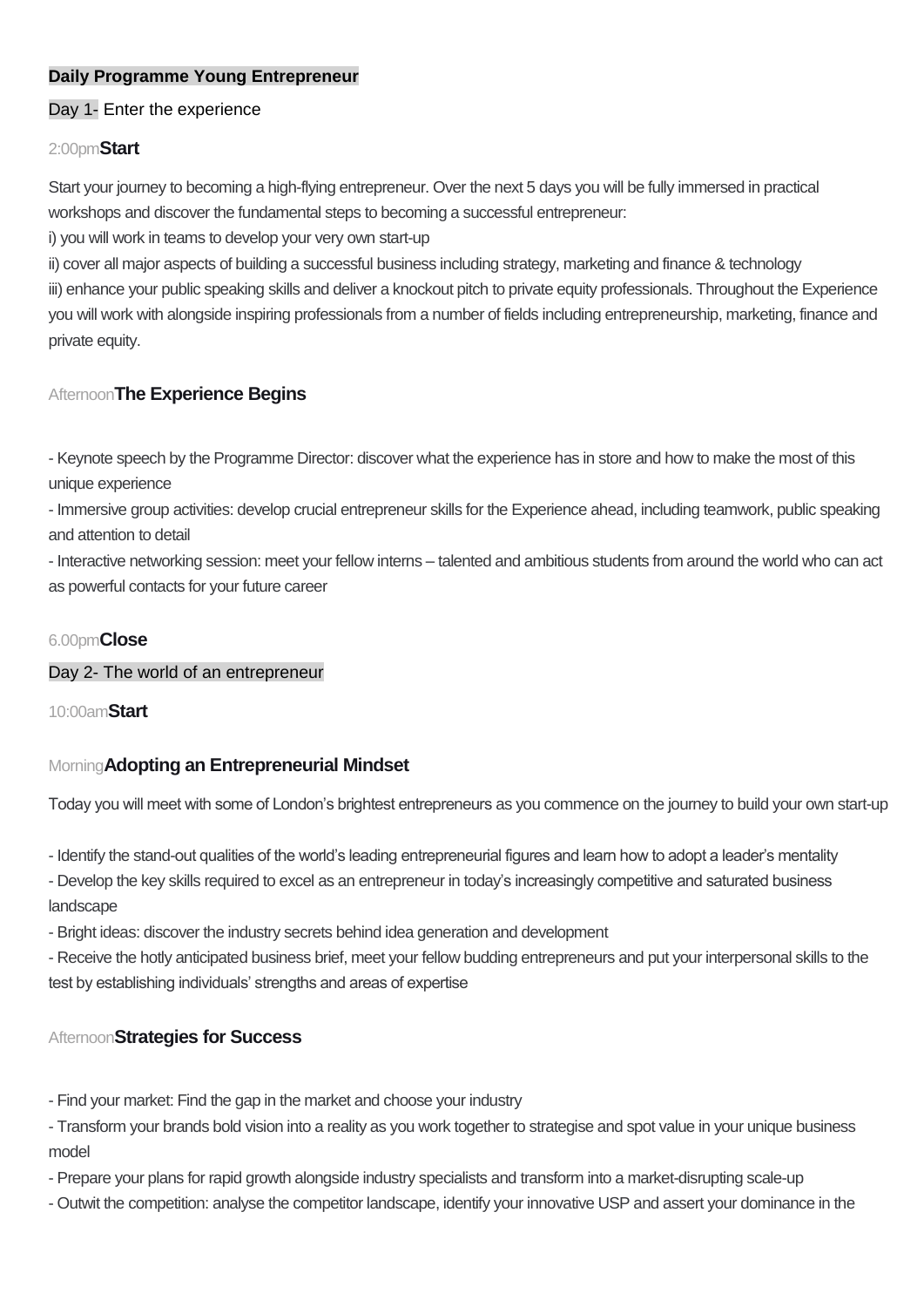market

- Work alongside global brand leaders to understand the secrets behind their success

## 5:00pm**Close**

### Day 3 – Build your start up (part 1)

# Morning**Maximise Financial and Human Capital**

This morning will be dedicated to understanding the importance of robust finances and strong people management within your start-up

- Making commercial decisions: work with industry experts to understand the risk and reward of key strategic choices

- Learn the fundamental knowledge surrounding cost, revenue and profit and meticulously plan your businesses financial strategy for short-, medium- and long-term growth opportunities

- Onboard your first full-time employees and understand how to maximise human capital so that it best serves the interests of your business

- Develop a business culture, goals and ambitions internally and externally to enhance your image and workplace philosophy

## Afternoon**Become the Visionary: Build Your Brand**

- Learn valuable marketing techniques and put them into practice as you differentiate your brands product, look and vision

- Work alongside experienced marketeers to discover the tricks of the trade as you design your brands innovative marketing strategy

- Digital revolution: harness the power of social media and build your brand through online influence

- Attend a private networking event and Panel Q&A with industry disrupting entrepreneurs and have your burning questions answered

### 5:00pm**Close**

### Day 4 – Build your start up (part2)

10:00am**Start**

### Morning**Crisis Management**

The world of start-ups is fast paced, today will be dedicated to learning how to react and adapt when adversity comes your way

- Hear from an experienced industry professional on how to tackle urgent issues in business and come out on top

- New kid on the block: There is a new competitor on the scene that is posing a significant threat to your business and has the potential to capitalise on your weaknesses, how will you respond to this challenge?

- Race against time to prepare an emergency strategy with your team and limit the damage to your brand

- Review your current business model and implement the relevant changes to ensure your brand weathers the storm and emerges stronger than ever

### Afternoon**The Finishing Touches**

- Arrange your final consulting meetings with marketing, finance and strategy experts to refine your unique business model and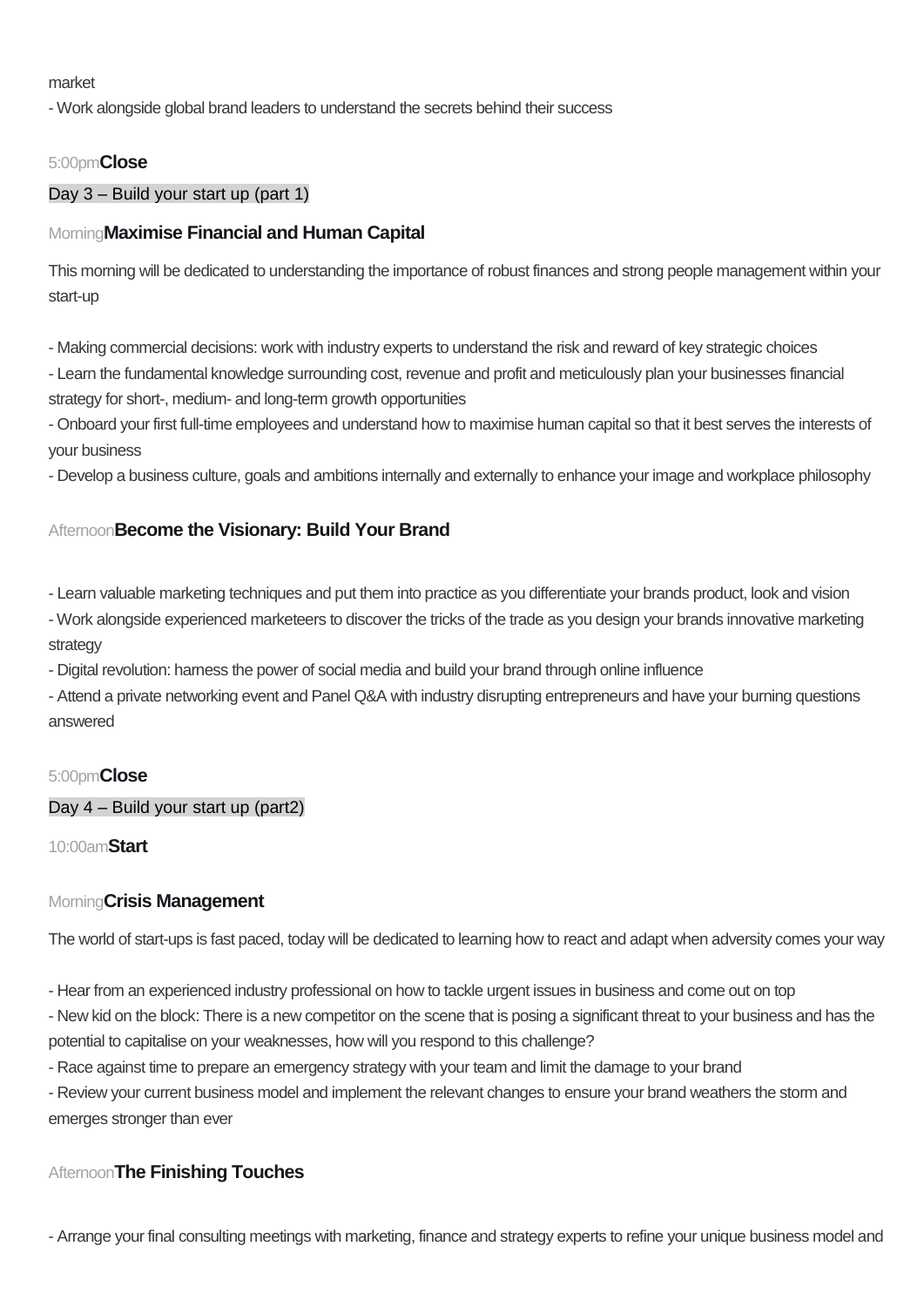deliver an industry-disrupting brand

- Prepare to come face-to-face with top-level Private Equity investors as you develop your negotiation skills with the best in the business

- Receive expert feedback from seasoned entrepreneurs and make the relevant changes to your business model

- Work with your team as you begin to prepare your knockout pitch and establish how you will drive home the success of your brand to secure investment

## 5:00pm**Close**

Day 5 – Pitch to investors

10:00am**Start**

### Morning**Enter the Den**

Throughout today, you will present your business plan to a panel of investors in one of London's most iconic skyscrapers and get their feedback

- Attend a bespoke public speaking workshop and learn valuable techniques on how to manage stress during high-pressured professional situations

- Realise your dreams as you make the final preparations from one of London's most famous skyscrapers
- Crunch time: enter the board room and pitch your visionary brand to Private Equity giants and strive to secure investment
- Receive personalised feedback on your unique business model from experts in marketing, growth, strategy and finance

## Afternoon**Career Coaching: How to Become a Successful Entrepreneur**

- Your path to success: understanding the key decisions ahead and how to maximise your chances of success
- Subject choices at A-level/IB/university and more
- Securing work experience, designing impactful CVs/resumes and powerful interview techniques
- Coaching from experienced entrepreneurs on what you can do now to stand out in the future

### Day 6 – Data driven decisions

### 10:00am**Start**

Now you have discovered the fundamental aspects of entrepreneurship, and the steps you need to take to become a highly successful entrepreneur, it is time for you to take a deep dive into the world of business and

i) experience a range of visits to rapidly scaling start-ups,

ii) network with business giants and uncover the day-to-day life of an entrepreneur,

iii) work with a range on stakeholders on a series of projects and deliver knockout presentations. Throughout the next five days, you will be working alongside and networking with professionals from a whole host of industries including marketing, finance and consulting.

# Morning**Experimental Visits to Multi-Million Dollar Firms**

Today you will delve into the world of data as you explore how advanced analytics and data-centred solutions are revolutionising the start-up scene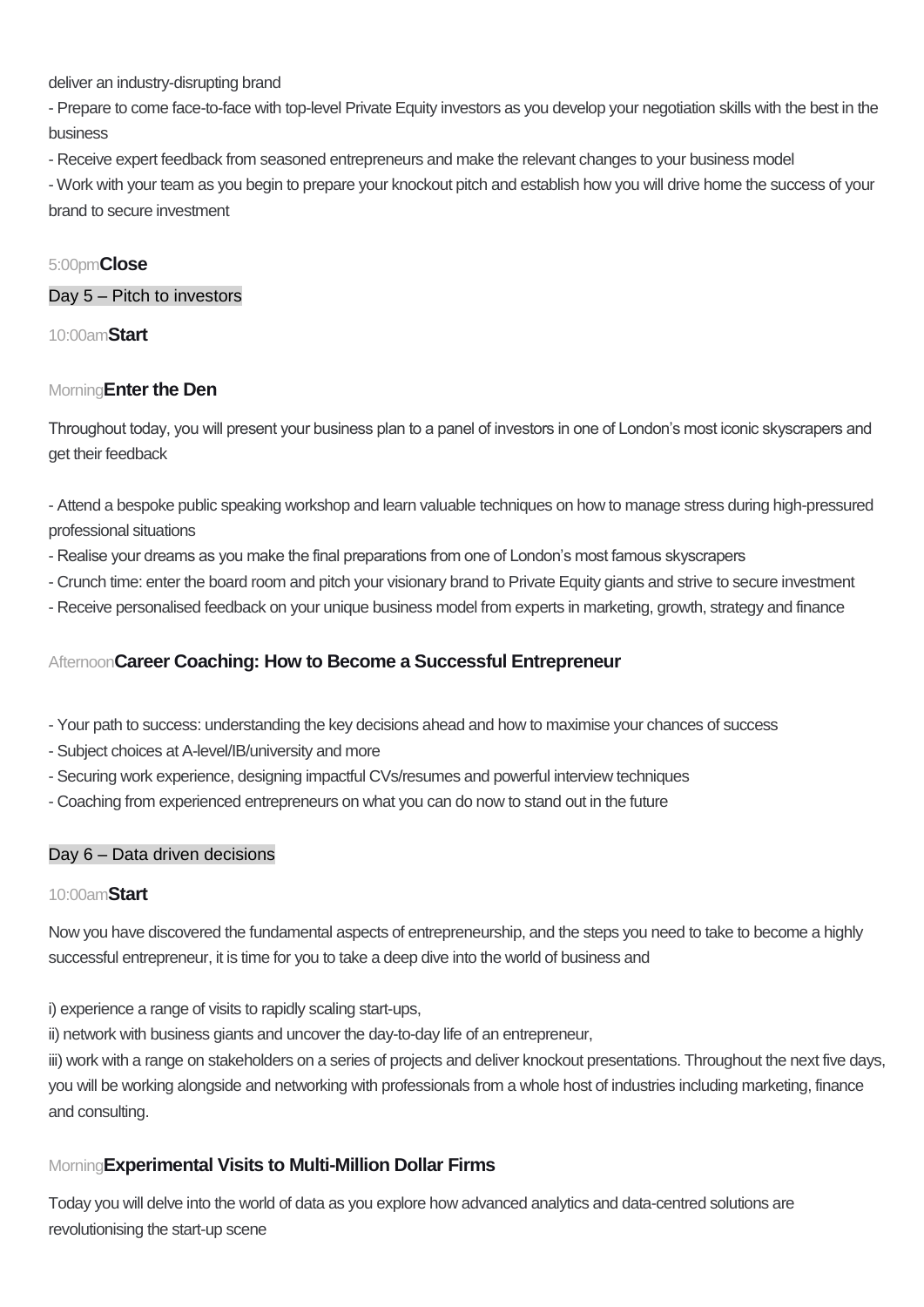- A brave new world: enter an iconic company headquarters who are utilising data driven decisions to charge their overall performance

- Discover how data has been used to revolutionise decision making in some of the world's largest super-brands

- Understand how to harness the power of data in an ethical manner to unveil consumer behaviours and meet the needs of customers

- Network with top-level experts who interact with big data on a day-to-day basis and discover the secrets behind this innovative industry

# Afternoon**Advanced Analytics in Marketing**

- Utilise real life data to make key business decisions and unlock the full potential of your brand

- Work in teams to use consumer data to identify the key trends that will define your marketing strategy
- Enhance your skills beyond digital design and creativity to understand the analytics aspects of the industry
- Make your visions a reality and pitch your business plan to industry experts

### 5:00pm**Close**

Day 7 – Visit successful start-ups in London

10:00am**Start**

## Morning**Building a Resilient Brand**

- Understand the power that start-ups hold in a post-pandemic business landscape and the impact they are having on the UK economy

- Experience the inner workings of a tech start-up and see how they have worked to scale their business during the greatest financial uncertainty of the past century

- Step into the shoes of a world-leading entrepreneur working in a fast-paced start-up environment and discover the tricks of the trade

- Rub shoulders with inspirational business leaders and hear how they have overcome complex challenges and the actions they have taken to succeed in a highly competitive landscape

# Afternoon**From Start-up to Scale-up**

- Experience success stories from some of the UK's fastest growing companies and gain an inside track from leading executives

- A changing world: explore the impact the pandemic has had on entrepreneurship and which companies have been able to scale despite the uncertainty

- Emerging industries: hear from experts leading in some of tomorrow's opportunity industries, including sustainability, decentralised finance and many more

- Sizing up the competition: understand how firms have got an edge on their competitors within huge industries

# 5:00pm**Close**

Day 8 – Master of the art of marketing

10:00am**Start**

### Morning**The World of Marketing**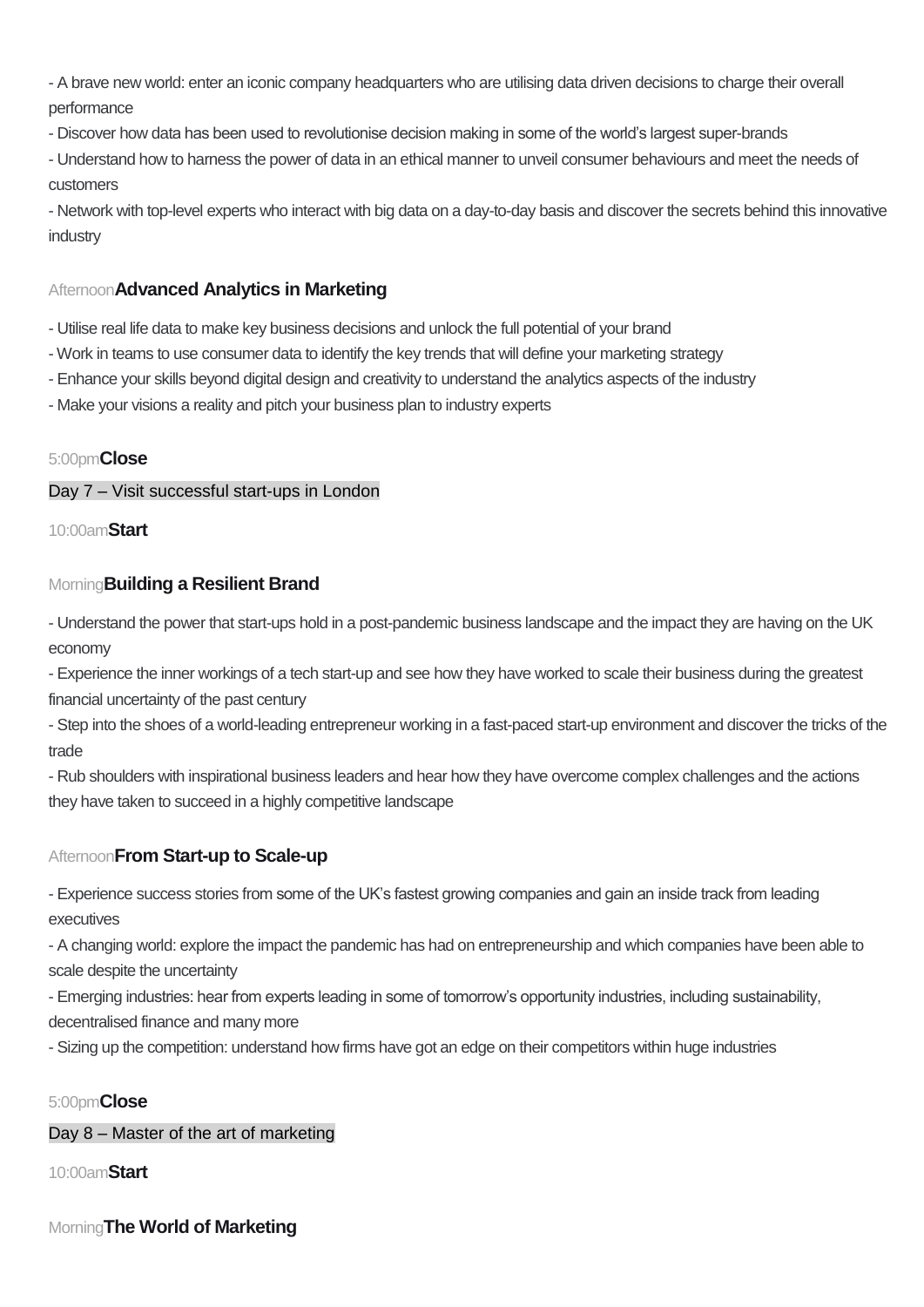A great idea is not enough, today you will learn how entrepreneurs harness the power of marketing to super-scale their businesses

- Marketing is one of the most powerful forces in business: uncover the key frameworks and techniques used to win the hearts and minds of consumers

- The psychology of marketing: product, place, price, promotion, people, positioning and packaging

- An ever-changing landscape: discover the rise of digital marketing and where creativity meets analytics

- Hear from expert marketeers with experience in a variety of industries on what they have found to be the most successful pathway to scalability

# Afternoon**Steps to Scalability**

- Work closely with external consultants to formulate the brand vision, and blueprint the ultimate marketing strategy that will transform your business into a stratospheric scale-up

- Know your audience: break into the mind of the consumer and identify the industry trends that have dominated the market

- Inclusivity: consider the impact of marketing decisions and how fostering diverse perspectives can lead to greater brand recognition

- Prepare to implement the new and improved marketing strategy and work alongside the consultants to overcome any unforeseen challenges

## 5:00pm**Close**

### Day 9 – Entrepreneurship in London

### 10:00am**Start**

Spend the day around London taking in the breath-taking views and the understand the role London has played as a global hub for business

# Morning**East London Tech City: Exploring London's Answer to Silicon Valley**

Spend the day around London taking in the breath-taking views and the understand the role London has played as a global hub for business

- Explore London's exhilarating East End and City, a global hub in all fields of entrepreneurship
- Take in the sites of the city and view premises occupied by global powerhouses

- Understand how the edgy side of London's bustling centre has boomed over the past three decades and become the second biggest start-up hub on the planet

- Realise your dreams of working in a global city as you come face to face with iconic landmarks

# Afternoon**Micro Businesses: Meet With London's Market Traders**

- East London is famed for its vibrant and eclectic markets, meet with traders who have turned their passions into profits

- Visit London's iconic and historic Spitalfields Market
- Understand the legalities and challenges of trading in a competitive tourist hub
- Learn how East London has become a global centre of artisan activity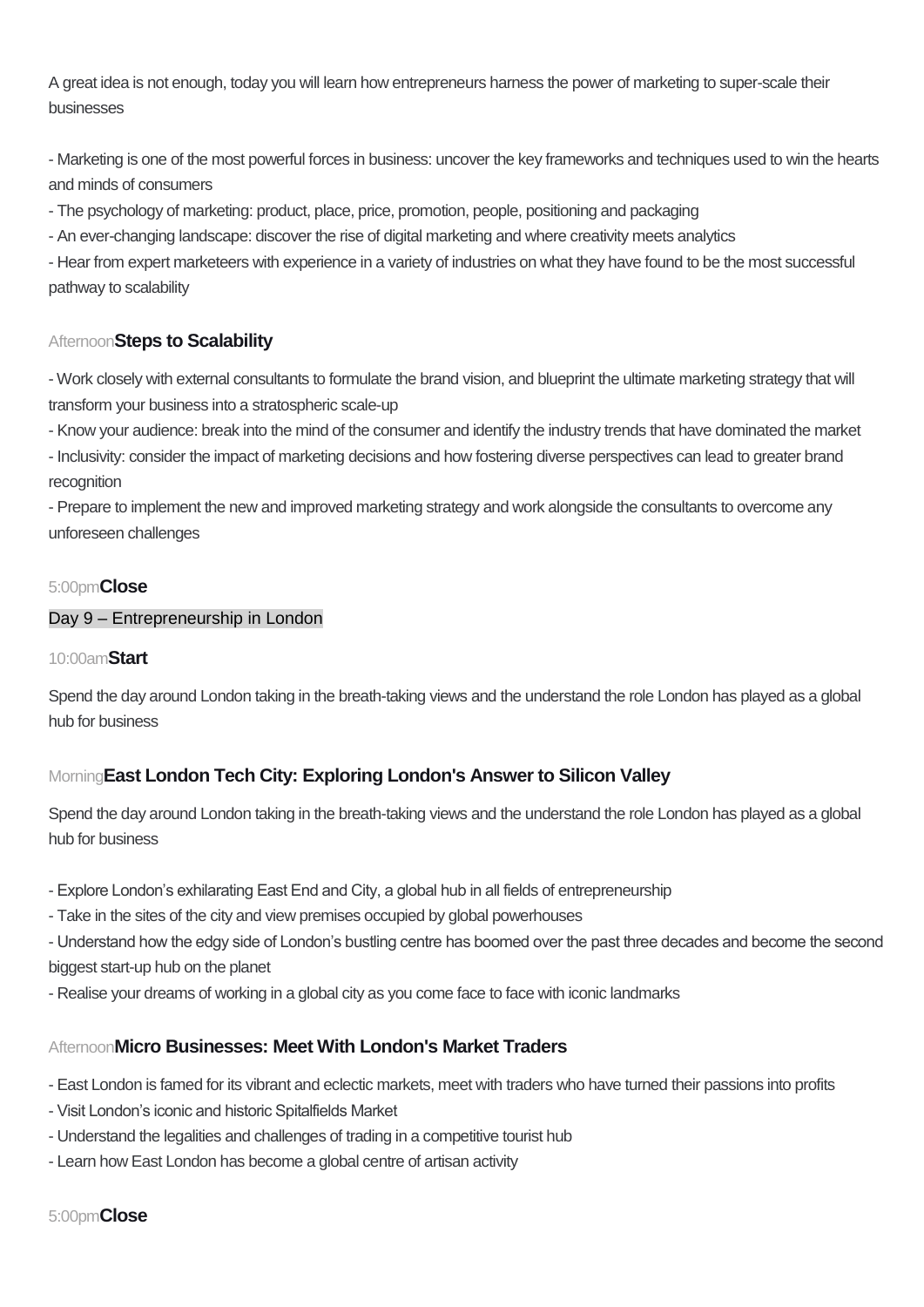## Day 10 – The Fintech Forum

#### 10:00am**Start**

Today you will become a fintech expert as you tackle a complex assignment alongside experts from a range of professional backgrounds including finance, software engineering and marketing

## Morning**Life Inside a FinTech**

- Experience a series of talks from formidable fintech experts on their experiences within the field and receive the highly anticipated brief for your collaborative fintech assignment

- Work in teams comprised of the fastest growing industries in the modern world and assign project roles that reflect individuals' areas of expertise

- Display your team's project at an exclusive Fintech fair attended by industry leading professionals
- Receive live feedback on your work from the experts and reflect on your team's performance

## Afternoon**Private Networking Event**

- Put your newfound knowledge to the test
- Take part in a private networking session with successful entrepreneurs from a range of industries
- Have your burning questions answered by those in the know
- Receive valuable advice from experts in the field

### 5:00pm**Close**

#### Day 11 – Careermax week

#### 10:30am**Start**

Over the next five days, you will receive personalised coaching on how to succeed in each of the major milestones on the road to landing your dream job:

i) securing a place at a top-tier university

ii) excelling in your studies

iii) mastering every aspect of the recruitment process and starting your entrepreneur career post-university.

In addition, you will receive inspirational coaching on key employability skills from high-profile figures including politicians and Olympic athletes.

Your future starts now: discover the essential skills needed to thrive in Entrepreneurship and the journey of your own start-up

### Morning**Enter Career Max**

- Personal development plan: work with a careers expert in small focus groups to plan the next steps in your journey
- 'Big results require big ambitions': hear from a world-class Olympic athlete on the importance of being a self-starting, ambitious individual in today's increasingly competitive climate

- 'The art of communication is the language of leadership': hear from a high-ranking politician on how best to improve your communication skills and captivate a large audience

# Afternoon**University Applications**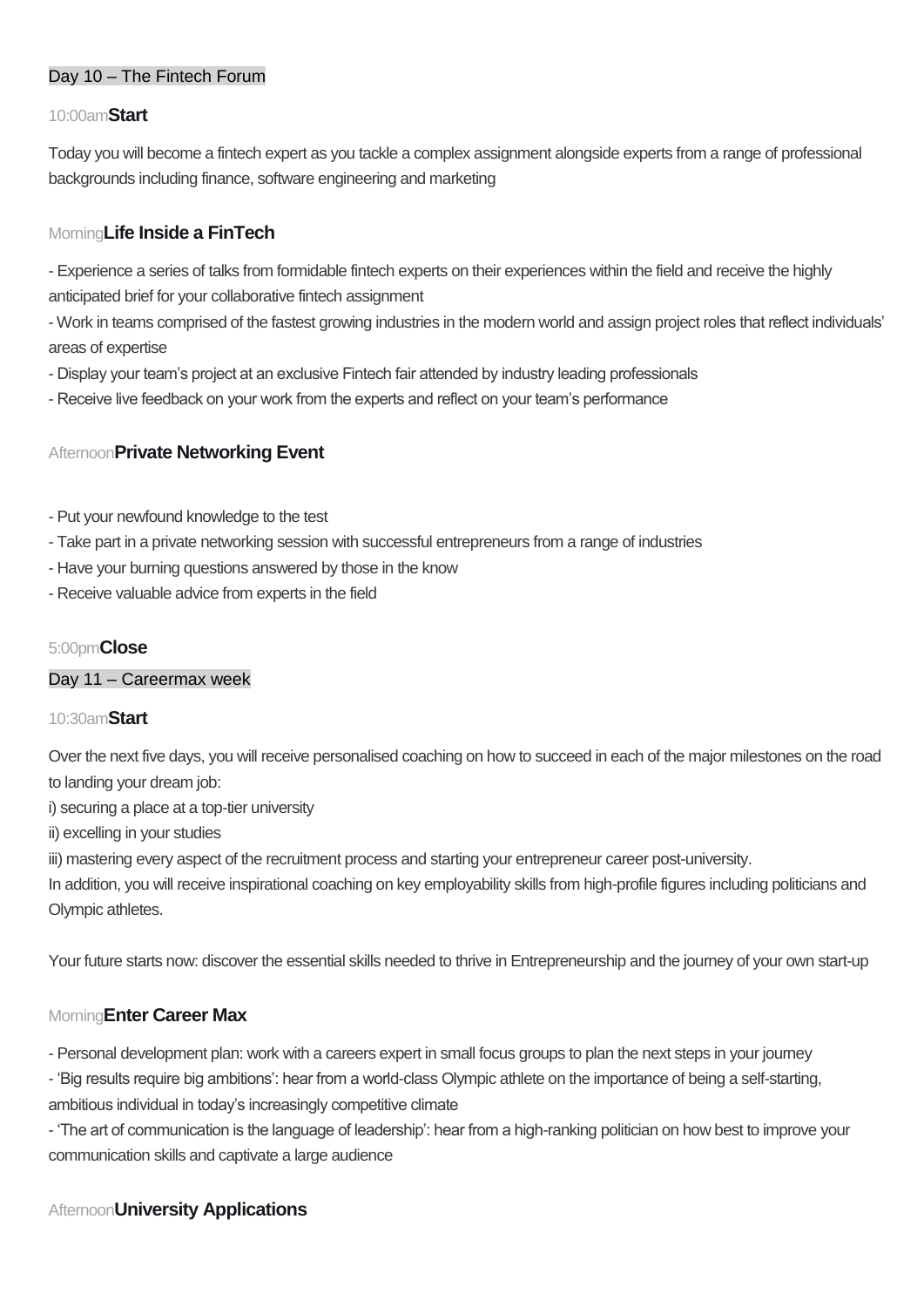You're in your final year of school and it is time to start thinking about what comes next

- Inside UCAS: an interactive session with a university admission expert, with guidance on how to ace your applications and bag your first-choice university

- University and degree choices: making the right decisions to maximise your career potential
- Eye-catching extracurriculars: using extracurricular activities to boost your application
- Personal statement workshop: expert coaching on the art of personal statement writing
- Interview training: a masterclass with senior admissions tutors from top UK universities

- You become the admissions officer: step into the shoes of a university admissions tutor; review a collection of personal statements and interview prospective students for a place at a world-renowned educational institution

#### 5:00pm**Close**

### Day 12 – Enter the University of Oxford

10:30am**Start**

#### Morning**Welcome to University!**

Congratulations! You have been accepted into your first-choice university – it's time to start preparing

- University tour: private tour of the Oxford University campus led by students, who will guide you through the abundant opportunities available to you there

- Academic lecture: meet with academics from multiple departments such as business, economics and finance, hear about the research they are undertaking in their specialist field and experience a university-style lecture

- Meet the university team: attend an exclusive networking lunch with students and academics

### Afternoon**Step into the Shoes of a Student**

- The academic seminar: discuss the contents of the morning lecture in a seminar group led by an academic, reflect on the topics raised with likeminded individuals and begin to generate your initial hypotheses

- The research project: work effectively as part of a team to research and plan for a knock-out group presentation
- The group presentation: present your team's finding to your peers and academics
- The feedback: receive feedback on your presentation and reflect on your team's performance

#### 5:00pm**Close**

#### Day 13 – After University: founding your first start-up

#### 10:30am**Start**

#### Morning**Setting the Stage for Success**

You're in your final year of study and it is time to start thinking about life after university

- Standout work experience: learn the importance of securing relevant work experience and the impetus it can add to your experience and knowledge

- Mobilising your network: using connections made at university to supercharge your future

- Excelling with extracurricular: using societies and opportunities outside of your course to build your knowledge and opportunities for success